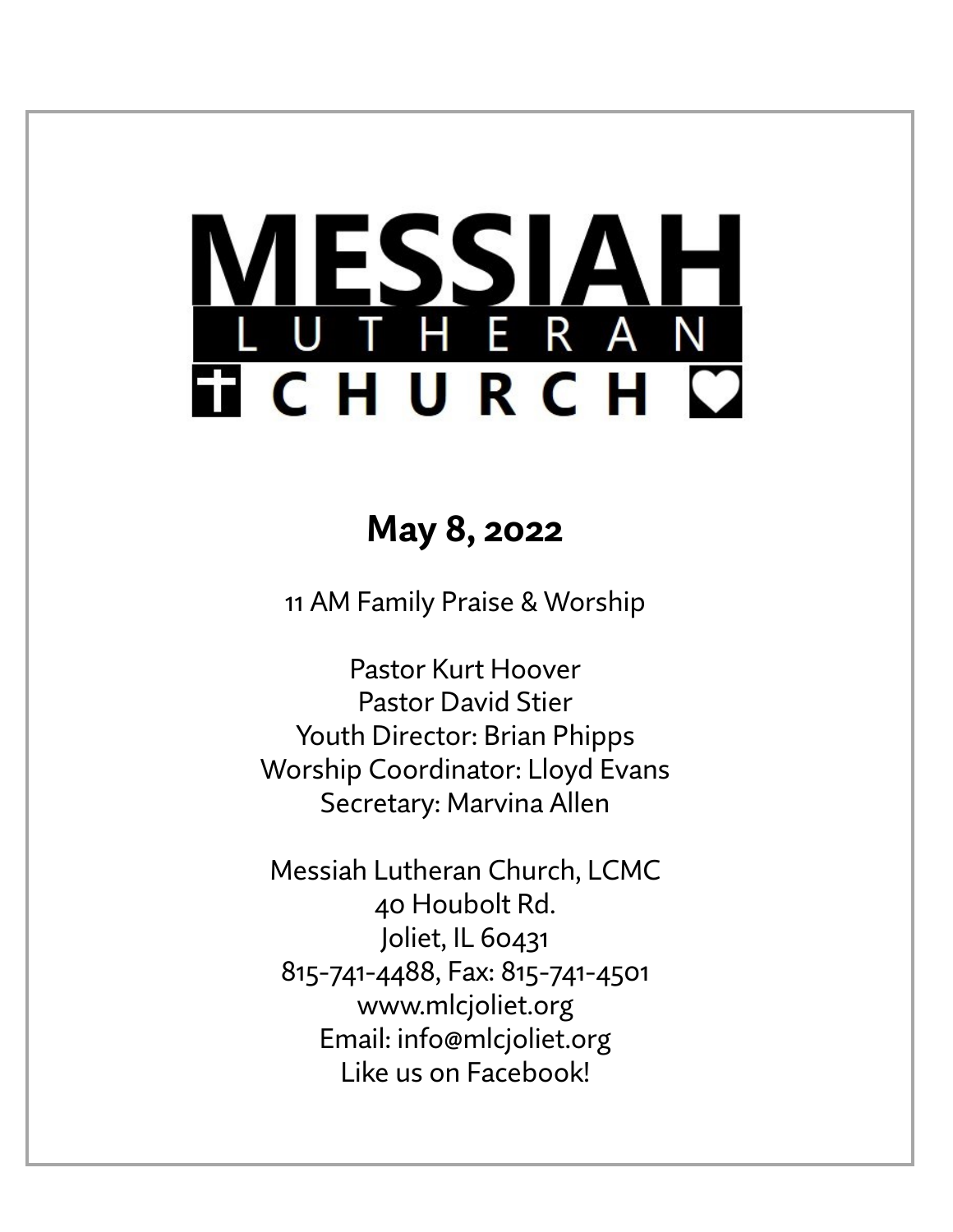## **WORSHIP TODAY**

## **Call To Worship**

## **Video**

## **VBS Temple Talk**

## **Welcome/Announcements**

**Children's Choir—"How Great Is Our God"** Led my Sherri Unyi

## **Worship Through Songs**

## **Worship Through Confession & Giving**

Text prayer requests to 815-369-0070

## **Children's Message**

## **Worship Through Hearing God's Word**

## **Message "Word of God Speak 2: Truth Rings True"**

By Pastor Kurt Hoover (Copies of today's sermon are available in the narthex or online at mlcjoliet.org)

## **Worship Through Song**

## **Prayers of Intercession**

**Worship Through the Lord's Prayer**

**Closing Song**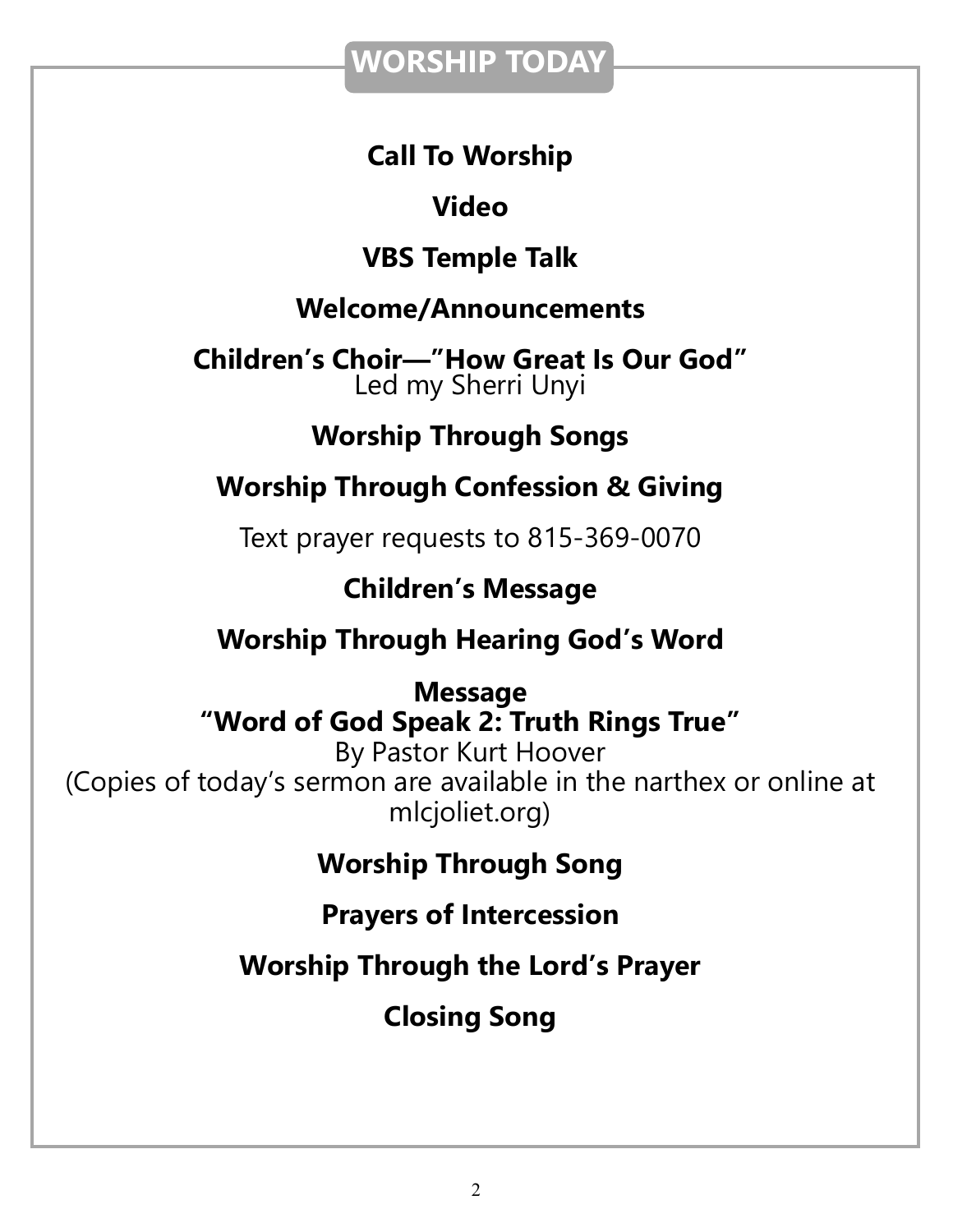## **SCRIPTURE READING**

#### **OUR OLD TESTAMENT LESSON**

**1 Kings 3:10-28 (NLT)**

*Readers: Tom Bond*

**<sup>16</sup>** Some time later two prostitutes came to King Solomon to have an argument settled. **<sup>17</sup>** "Please, my lord," one of them began, "this woman and I live in the same house. I gave birth to a baby while she was with me in the house. **<sup>18</sup>** Three days later this woman also had a baby. We were alone; there were only two of us in the house.

**19** "But her baby died during the night when she rolled over on it. **<sup>20</sup>** Then she got up in the night and took my son from beside me while I was asleep. She laid her dead child in my arms and took mine to sleep beside her. **<sup>21</sup>** And in the morning when I tried to nurse my son, he was dead! But when I looked more closely in the morning light, I saw that it wasn't my son at all."

<sup>22</sup> Then the other woman interrupted, "It certainly was your son, and the living child is mine." "No," the first woman said, "the living child is mine, and the dead one is yours." And so they argued back and forth before the king.

**<sup>23</sup>** Then the king said, "Let's get the facts straight. Both of you claim the living child is yours, and each says that the dead one belongs to the other. **<sup>24</sup>** All right, bring me a sword." So a sword was brought to the king.

<sup>25</sup> Then he said, "Cut the living child in two, and give half to one woman and half to the other!" <sup>26</sup> Then the woman who was the real mother of the living child, and who loved him very much, cried out, "Oh no, my lord! Give her the child—please do not kill him!"

But the other woman said, "All right, he will be neither yours nor mine; divide him between us!" **<sup>27</sup>** Then the king said, "Do not kill the child, but give him to the woman who wants him to live, for she is his mother!"

**<sup>28</sup>** When all Israel heard the king's decision, the people were in awe of the king, for they saw the wisdom God had given him for rendering justice.

#### **OUR EPISTLE LESSON 1 John 2:7-8 (NLT)**

 $<sup>7</sup>$  Dear friends, I am not writing a new commandment for you; rather it is an old one you have had from</sup> the very beginning. This old commandment—to love one another—is the same message you heard before.  $8$  Yet it is also new. Jesus lived the truth of this commandment, and you also are living it. For the darkness is disappearing, and the true light is already shining.

#### **OUR GOSPEL LESSON John 10:22-30 (NLT)**

**<sup>22</sup>** It was now winter, and Jesus was in Jerusalem at the time of Hanukkah, the Festival of Dedication. **<sup>23</sup>** He was in the Temple, walking through the section known as Solomon's Colonnade. **<sup>24</sup>** The people surrounded him and asked, "How long are you going to keep us in suspense? If you are the Messiah, tell us plainly."

**<sup>25</sup>** Jesus replied, "I have already told you, and you don't believe me. The proof is the work I do in my Father's name. **<sup>26</sup>** But you don't believe me because you are not my sheep. **<sup>27</sup> My sheep listen to my voice; I know them, and they follow me. <sup>28</sup>** I give them eternal life, and they will never perish. No one can snatch them away from me, <sup>29</sup> for my Father has given them to me, and he is more powerful than anyone else. No one can snatch them from the Father's hand. **<sup>30</sup>** The Father and I are one."

**<sup>31</sup>** Once again the people picked up stones to kill him. **<sup>32</sup>** Jesus said, "At my Father's direction I have done many good works. For which one are you going to stone me?"

<sup>33</sup> They replied, "We're stoning you not for any good work, but for blasphemy! You, a mere man, claim to be God."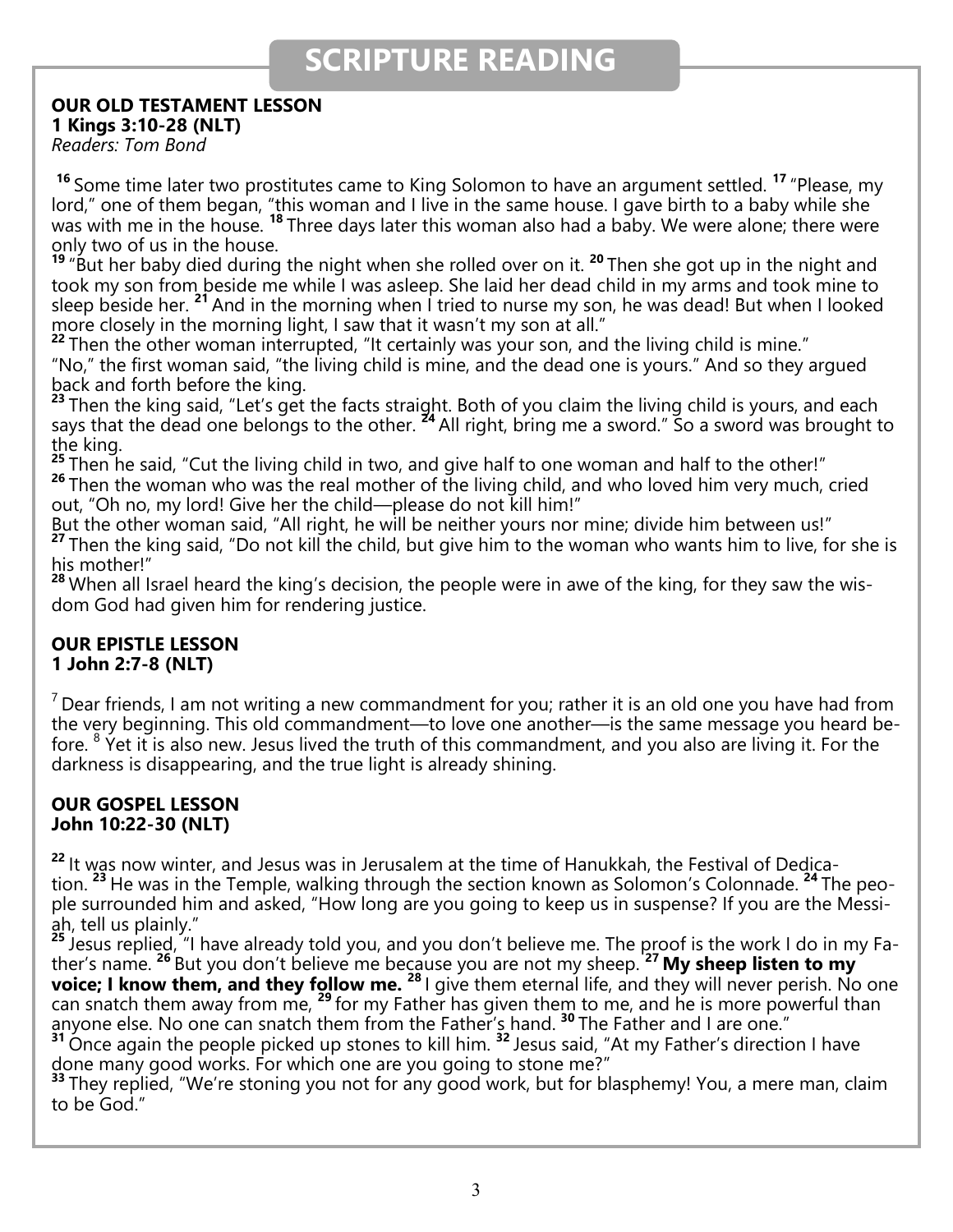## **ANNOUNCEMENTS**

## **MLC NEWS**

#### **CONNECT WITH MESSIAH**

You can use this QR code to let us know you're new, tell us that you're interested in next steps at MLC, submit prayer requests, fill out a connection card, and give online. Scan it now to connect with MLC.



#### **ONLINE GIVING**

Online giving is an easy way to give to MLC, and there are three ways to do it: 1) Go to this link: churchcenter.com/giving 2) Download the Church Center app on your phone or tablet. 3) Text your dollar amount (with a dollar sign in front of it) to 84321.

#### **OFFICE HOURS**

Our office hours are from 9am-3pm Mon-Fri. Saturdays and evenings by appointment.

## **GET INVOLVED**

#### **MESSIAH QUILTERS**

Our next meeting will be on Tuesday, May 17th, 2022 from 9 am – 12 pm. We have so many quilts ready to be tied and you don't need any sewing or quilting experience to help us. If you are unable to join us and would like to sew at home, we have kits ready for you to sew.

We are in need of any size sheets. Please be sure they are without rips, tears or stains. We can also use the pillowcases as we stuff them with our fabric scraps and make dog/ cat beds for the animal shelter. There is a basket in the narthex to put them in. Contact Kathy Mueller (815-953-6601) at scpbklane@aol.com for more information or any questions you may have. Drop by and see what we are doing.

#### **MEMORY BEARS**

The Memory Bears Life Group meets together once a month to make teddy bears out of clothing from people who have passed away to comfort the grieving. We also make and sell bears once a year to raise money for supplies and children's charities. We would love to have you join us! We have jobs that do not require sewing as well as jobs that do. Please contact Cindi Souza (815-931-8478) for more information.

#### **MEAL TRAIN**

We all know someone who may be overwhelmed during a difficult time. Perhaps an illness, surgery, loss of a family member or a job or the challenge of a new baby. Messiah is forming a Meal Train for anyone who would like to prepare and deliver a meal or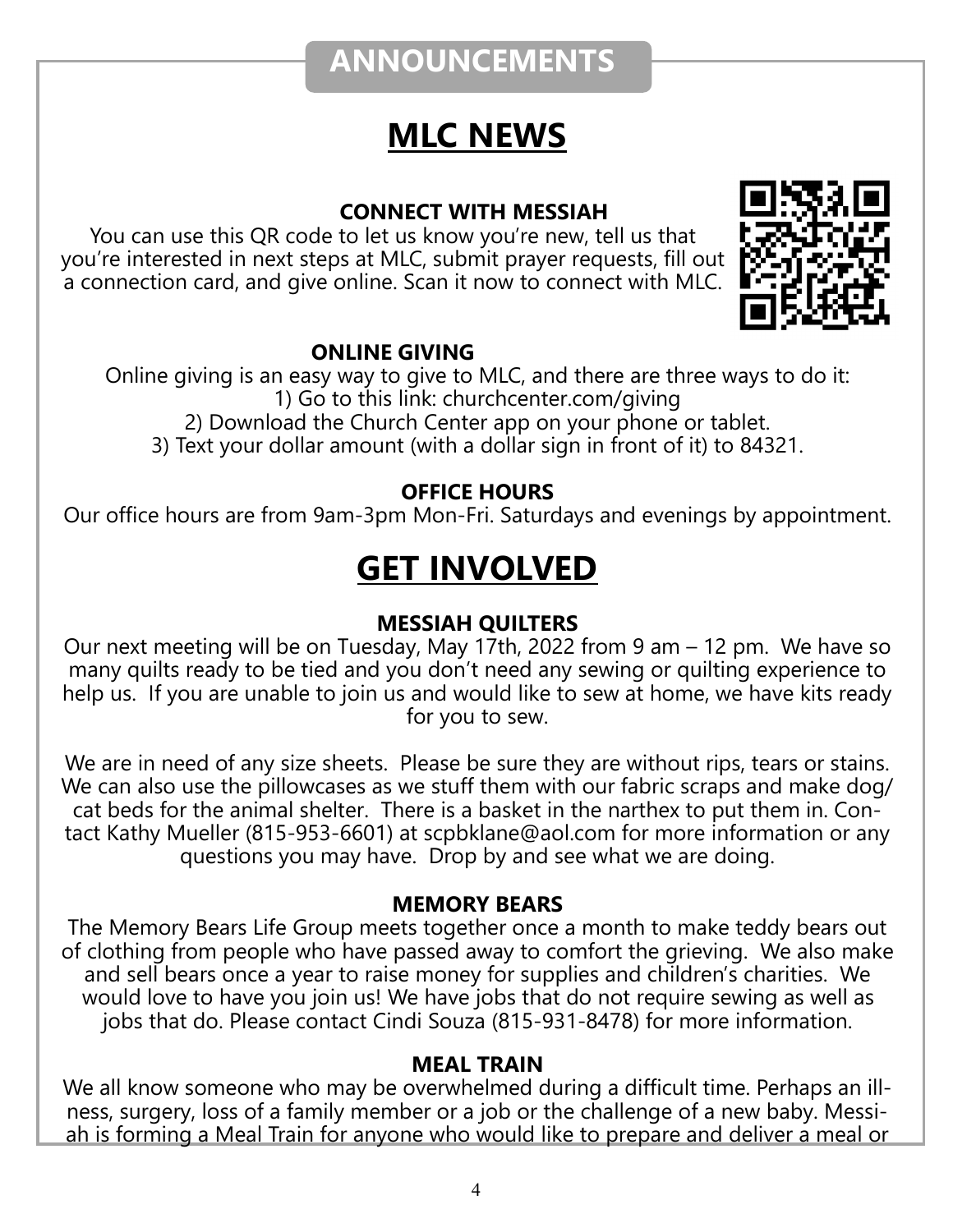need a meal. To sign up for the Meal Train team or request a Meal Train, please visit mlcjoliet.org/meal-train.

#### **PARISH FELLOWSHIP**

We are in need of volunteers to set up and/or clean up our Sunday coffee table in Fellowship Hall. Our new list starts June 5, and currently our rotation schedule is approximately 5 weeks. Are you interested in learning more? Please call or text Carol Gordon at 815-685-1485.

## **MLC MESSIAH KIDS**

#### **MESSIAH KIDS REMIND GROUP**

What is Remind? A texting program where can keep you updating on what's going on. Parents of Sunday School aged children (Kindergarten through sixth grade), you can join the Messiah Kids Remind group by texting the code mlcmk to 81010.

#### **MESSIAH KIDS SUNDAY SCHOOL**

Messiah Kids Sunday school continues today at 9:30 on the 2nd floor.

#### **MESSIAH KIDS SUNDAY 11 AM**

Messiah Kids happens during the 11 am service, right after the children's message. Just sign in at the kiosk in the narthex.

#### **VACATION BIBLE SCHOOL IS BACK!**

VBS registration is NOW OPEN!! Kids entering 4 yr old preschool-6th grade are welcome to attend on June 6th-10th. All registrations and payments will be made online this year. Please visit the Messiah website for the link and more info. Volunteer signups are also online. We need help in all areas all week and also for our Sunday Funday on June 12th after the 11:00 service. Please like our Facebook page **Messiah Lutheran Joliet VBS 2022** for updates and needs. Contact Lori Spielman at 708-204-9755 or [Lspielman75@yahoo.com](mailto:Lspielman75@yahoo.com) with any questions.

## **MLC STUDENT MINISTRY**

**HIGH SCHOOL SUNDAY SCHOOL (Sundays at 9:30 am)**

HSSS continues this week.

#### **SUMMER CELEBRATION (Wednesdays from 6-8 pm in May)**

Summer is just around the corner! Lets celebrate the last month of school with a bash! Come by the church to hang out with your friends, eat dinner, play games, and have time to celebrate summer 2022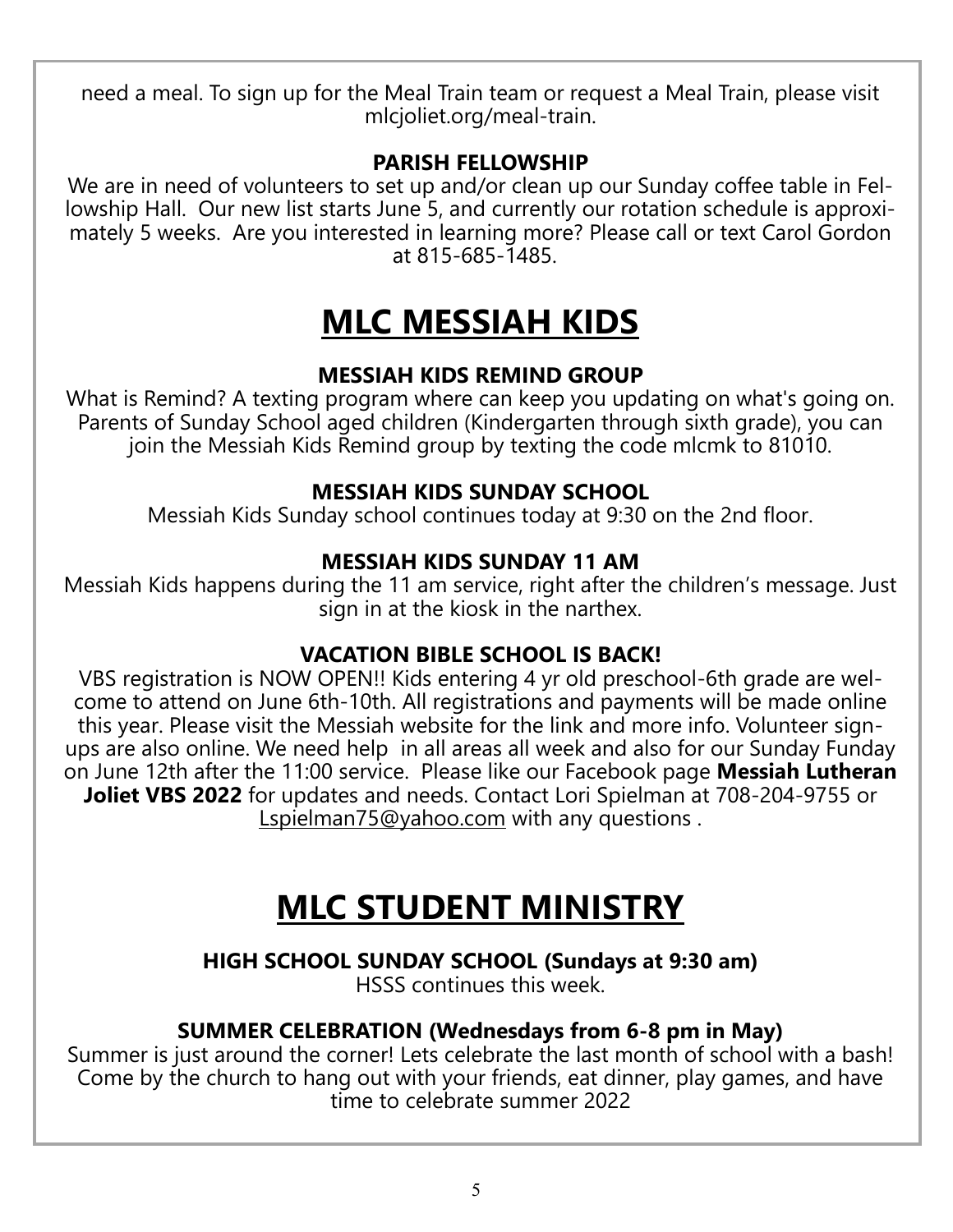#### **MEXICAN FIESTA FUNDRAISER (May 15th from 10:45 am to 12:45 pm)**

Consider yourself invited to this awesome youth fundraiser/lunch. The menu is beef and chicken soft and hard shell tacos, nachos, Mexican rice, refried beans, queso and desserts. Donations go towards student summer trips. The workers for this will be 7th-12th grades.

#### **CENTER LAKE BIBLE CAMP (June 26th-July 1st)**

For 5th-8th grade. This is where students go to learn about the Bible while experiencing God in nature. Be sure to come to the parent info meeting March 20th or sign up online at https://www.centerlake.org/middleschoolcamps.

#### **HIGH ADVENTURE TRIP (July 17th-July 23rd)**

For 9th-12th grade. This is a time for the High school to go to WV. to Alpine Ministries to experience God in nature and adventure. We will go white water rafting, repelling, and traverse a high ropes course. Need more info? Reach out to Brian at brian@mlcjoliet.org

## **EVENTS**

#### **STAY AND PLAY (Tuesdays 9:30 -11:30 am)**

Stay and Play is a weekly playgroup for kids 5 and under. Bring the kids and enjoy coffee on us, Feel free to bring snacks and drinks., Parent/caregiver must stay, Waiver required. Large open space to run and play Lots of toys and ride-ons. Check out the group on Facebook: facebook.com/groups/mlc.playgroup . Volunteers needed. Let the office know if you can help.

#### **PRAYER GROUP (Thursdays at 10 am)**

In the Fireside Room. Email pastor.stier@mlcjoliet.org for more information.

#### **INSIGHT ADULT BIBLE STUDY (Sundays at 9:30 am)**

Join us for a great time of fellowship and study of God's word in the fellowship hall. Today, Pastor Stier finishes up his spiritual gifts class.

#### **OWLS (May 10 at noon)**

To all you older, wiser, loving seniors, join us for a wonderful time of fellowship featuring the food of Chef Jesse and a painting time with Lynda Mahalik. There will be a freewill donation to cover the cost of the painting supplies. Please sign up in the narthex or call 815- 741-4488 to let us know you're coming.

#### **MEN'S BIBLE STUDY (Tuesday, May 10th at 6:30 pm)**

Hey guys, need to connect with other Christian men? Feeling that you are just missing something? After a lot of prayer and seeking God's will, Messiah will once again have a men's ministry. We're calling it Messiah Men. We'll meet a few times a month and even do some guy trips and gatherings. Come check us out! Our goal isn't to add another commitment to your life; it's to help ease your burden so you can be the man God wants you to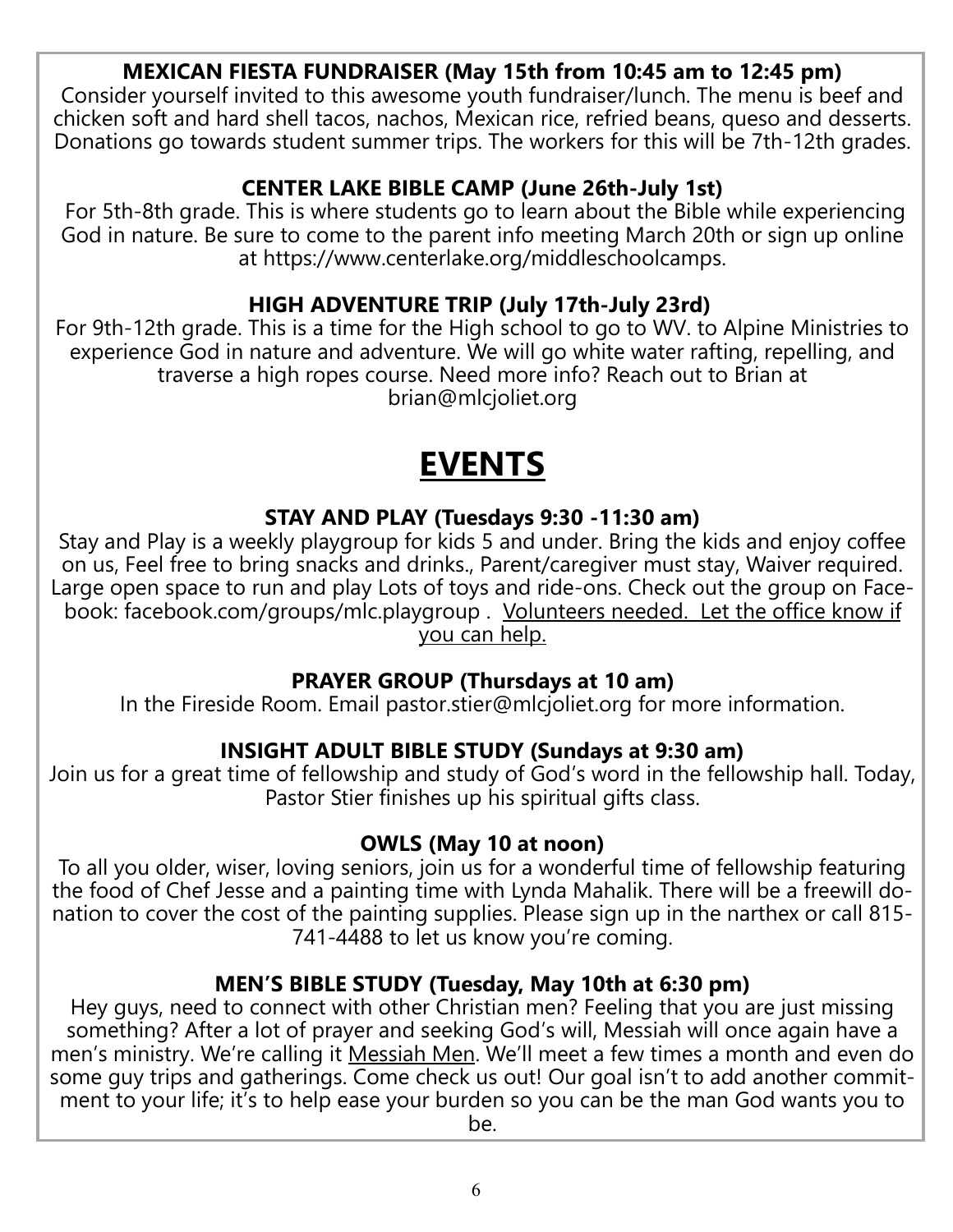## **MAY SERMON SERIES**

#### **Word of God Speak**

May 1 - Theme: Words Are Powerful *The promise: God is love* May 8 - Truth Rings True *The promise: God is truth* May 15 - At a Loss for Words *The promise: God hears you* May 22 - Think Good Thoughts *The promise: the Holy Spirit guides you* May 29 - Perfect Unity *The promise: God's love is in us*



## **VACATION BIBLE SCHOOL JUNE 6-10** PRE-K - 6TH GRADE